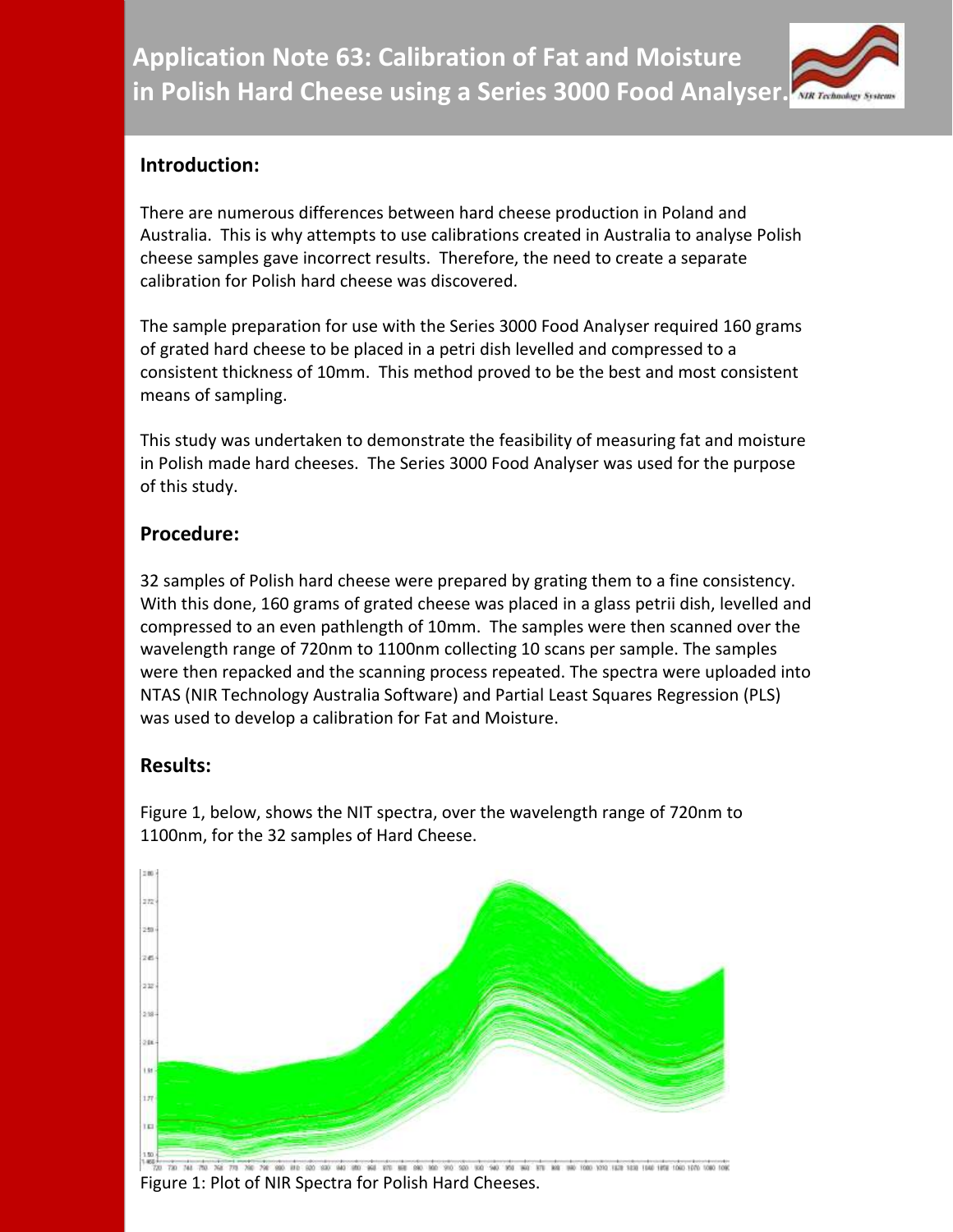Figure 2 shows the calibration statistics for the NIR Fat values versus the reference Fat value. The Standard Error of Calibration is 0.80% with a correlation ( $R^2$ ) of 0.88.



Figure 2: Plot NIR Predicted Protein value vs. Reference Protein value.

Figure 3 shows the calibration statistics for the NIR Moisture values versus the reference Moisture values. The Standard Error of Calibration is 0.70% with a correlation ( $R^2$ ) of